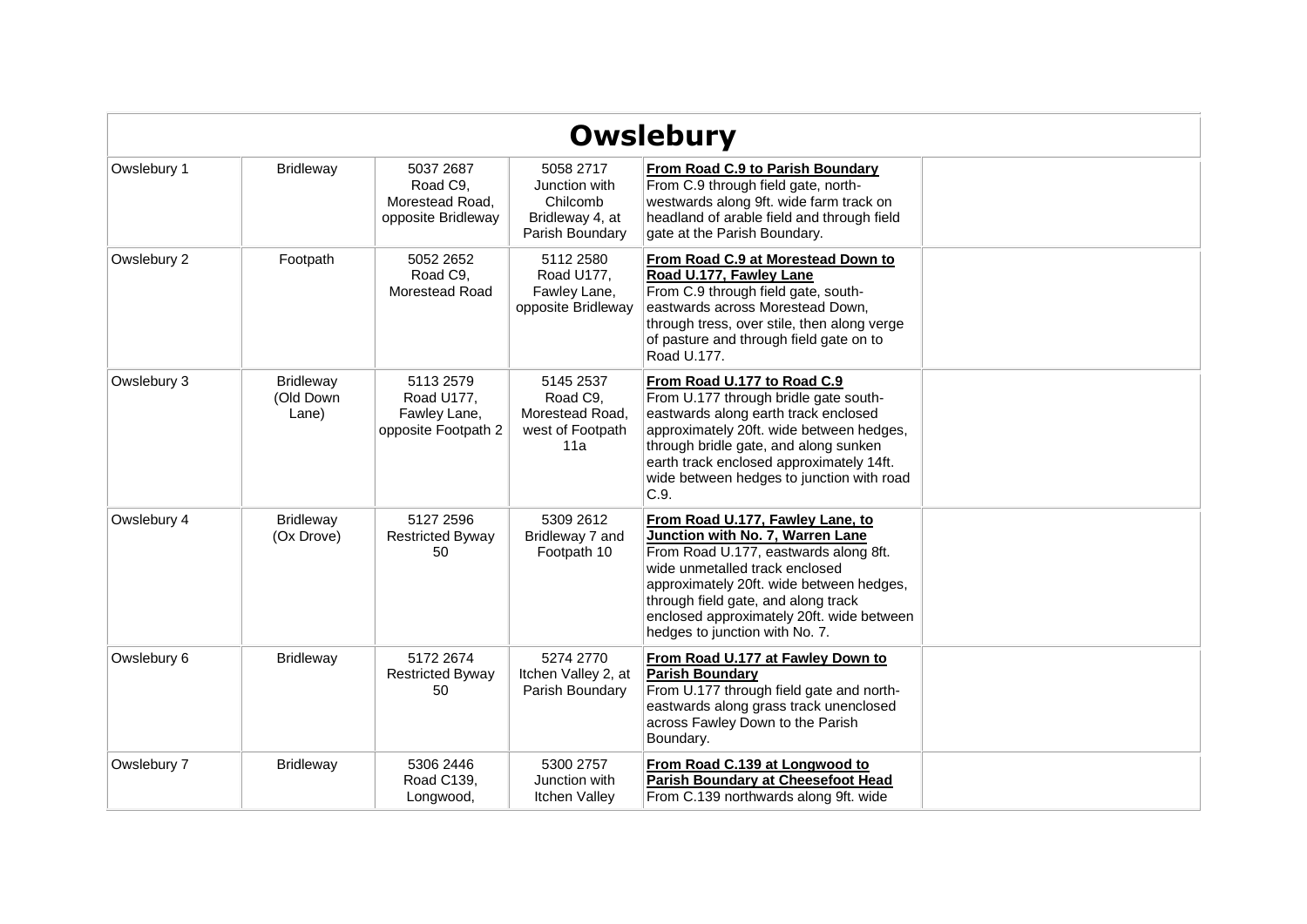|               |                  | opposite Bridleway<br>14                                      | Bridleway 5, at<br>Parish Boundary               | earth track enclosed between hedges to<br>junction with No. 11, then along 20ft. wide<br>gravel road enclosed between hedges to<br>junction with No. 4, then along 9ft. wide<br>grass track on headland of arable field,<br>through field gate and along grass track on<br>headland of arable field to field gate at<br>Parish Boundary. |                                                                                             |
|---------------|------------------|---------------------------------------------------------------|--------------------------------------------------|------------------------------------------------------------------------------------------------------------------------------------------------------------------------------------------------------------------------------------------------------------------------------------------------------------------------------------------|---------------------------------------------------------------------------------------------|
| Owslebury 8   | <b>Bridleway</b> | 5284 2759<br>Footpath 701                                     | 5274 2770<br>Bridleway 6                         | From No. 7 to Junction with No. 6 at<br><b>Parish Boundary</b><br>From No. 7 north-westwards across arable<br>downs to junction with No. 6 at Parish<br>Boundary.                                                                                                                                                                        | That part of the path which ran between<br>5300 2694 and 5284<br>2759 has been extinguished |
| Owslebury 9   | <b>Bridleway</b> | 5110 2324<br>Road U176,<br>Whitehill, south of<br>Boyes' Farm | 5007 2220<br>Bridleway 18, at<br>Parish Boundary | From Road U.176 at Boyes' Farm to<br><b>Parish Boundary at Ham Plantation</b><br>(Water Lane)<br>From U.176 south-westwards along 8' wide<br>sunken earth track enclosed between<br>hedges to Parish Boundary at Ham<br>Plantation.                                                                                                      |                                                                                             |
| Owslebury 10  | Footpath         | 5309 2610<br><b>Bridleway 7</b>                               | 5347 2626<br>Bridleway 13                        | From No. 7 North of Old Down<br>Plantation to junction with No. 13<br>From No. 7 north-eastwards along verge of<br>arable field, through Fir Plantation, and<br>across arable field to Longwood Warren<br>House.                                                                                                                         |                                                                                             |
| Owslebury 11a | Footpath         | 5146 2537<br>Road C9,<br>Morestead Road                       | 5296 2534<br>Bridleway 7                         | From Road C.9 to Junction with No. 13<br>From C.9 eastwards along 9ft. wide earth<br>track enclosed between hedges then<br>across                                                                                                                                                                                                        | That part of the path which ran between<br>5296 2534 and 5327<br>2548 has been extinguished |
| Owslebury 11b | <b>Bridleway</b> | 5327 2548<br>Bridleway 501                                    | 5329 2536<br>Bridleway 13a                       | arable field, through gap, across arable<br>field, and through gap at junction with No.<br>7, then along verge of arable field to Old<br>Down Farm and southwards along gravel<br>track to junction with No. 13.                                                                                                                         | A minimum of 2.4 metres wide between<br>5327 2548 and 5329<br>2536                          |
| Owslebury 12  | <b>Bridleway</b> | 5203 2481<br>Road C9,<br>Morestead Road,<br>north of Bottom   | 5331 2530<br>Bridleway 13                        | From Road C.9 to Junction with No. 13<br>(Honey-man Lane)<br>From C.9 north-eastwards along 9ft. wide<br>earth track enclosed between hedges,                                                                                                                                                                                            |                                                                                             |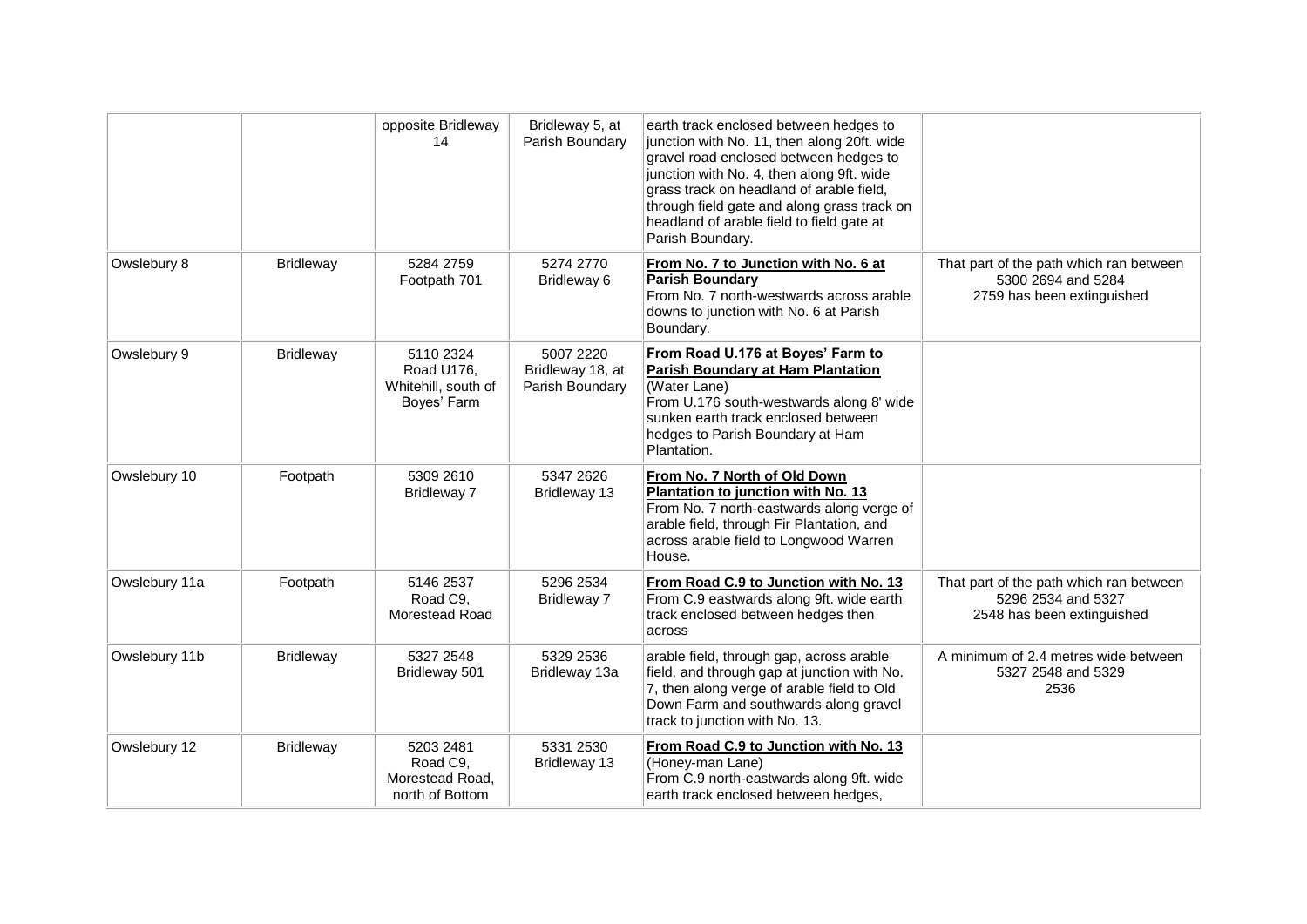|               |                  | Pond Farm                                                                |                                                                 | crossing No. 7 then along 9ft. wide earth<br>track between hedges to junction with No.<br>13.                                                                                                                                               |                                                                                                                    |
|---------------|------------------|--------------------------------------------------------------------------|-----------------------------------------------------------------|---------------------------------------------------------------------------------------------------------------------------------------------------------------------------------------------------------------------------------------------|--------------------------------------------------------------------------------------------------------------------|
| Owslebury 13a | <b>Bridleway</b> | 5372 2494<br>Road C139,<br>Longwood, north<br>of Bottom Pond<br>Farm     | 5328 2536<br>Bridleway 11b                                      | From Road C.139 at Beech Grove to<br>junction with No. 7<br>From C.139 north-westwards along 8'0"<br>wide gravel track through woods, then<br>skirting Bushy Copse, and east of Old                                                         | The path runs on a diverted route between<br>5314 2664 and 5300<br>2694<br>That part of the path which ran between |
| Owslebury 13b | <b>Bridleway</b> | 5347 2561<br>Tichborne 713, at<br>Parish Boundary                        | 5300 2698<br>Bridleway 7                                        | Down Farm, then along unenclosed grass<br>track to Longwood Warren House and<br>along earth track across Longwood<br>Warren, passing through three field gates                                                                              | 5329 2536 and 5350<br>2568 has been diverted and now runs<br>between 5332 2529 and<br>5350 2568                    |
| Tichborne 713 | <b>Bridleway</b> | 5332 2529<br>Owslebury 13a, at<br>Parish Boundary                        | 5347 2561<br>Owslebury 13b, at<br>Parish Boundary               | to junction with No. 7.                                                                                                                                                                                                                     | 3 metres wide between 5314 2664 and<br>5300 2694 and 5332<br>2529 and 5350 2568                                    |
| Owslebury 14  | <b>Bridleway</b> | 5333 2381<br>Road C9, Belmore<br>Lane, east of<br><b>Whiteflood Farm</b> | 5306 2445<br>Road C139,<br>Longwood,<br>opposite Bridleway<br>7 | From Road C.9 at Whiteflood to Road<br>C.139<br>From Road C.9 through gap,<br>northwestwards along track on<br>northeastern boundary of pasture field,<br>through gap, northwards across arable<br>field, through gap and on to Road C.139. | 2.4 metres wide                                                                                                    |
| Owslebury 16  | Footpath         | 5311 2406<br>Bridleway 14                                                | 5400 2506<br>Tichborne 21, at<br>Parish Boundary                | 2 metres wide<br>Stiles at 5383 2463 and 5372 2490                                                                                                                                                                                          |                                                                                                                    |
| Owslebury 17  | Footpath         | 4950 2252<br>Colden Common<br>26, at Parish<br>Boundary                  | 4941 2264<br>Twyford 24, at<br>Parish Council                   | From Parish Boundary west of Hensting<br><b>Farm to Parish Boundary</b><br>From stile at Parish Boundary north<br>westwards and north eastwards along<br>headland of arable field to stile at Parish<br>Boundary.                           |                                                                                                                    |
| Owslebury 18  | Footpath         | 5379 2360<br>Road C9, Belmore<br>Lane, near Double<br>Lodge              | 5429 2448<br>Tichborne 21, at<br>Parish Boundary                | From Road C.9 at Lodge to Parish<br><b>Boundary</b><br>From C.9 through Lodge gates north-<br>eastwards along 9ft. wide tarmac drive to<br>Parish Boundary.                                                                                 |                                                                                                                    |
| Owslebury 20  | Footpath         | 5370 2364                                                                | 5316 2334                                                       | From Road C.9 to Road U.176 east of                                                                                                                                                                                                         |                                                                                                                    |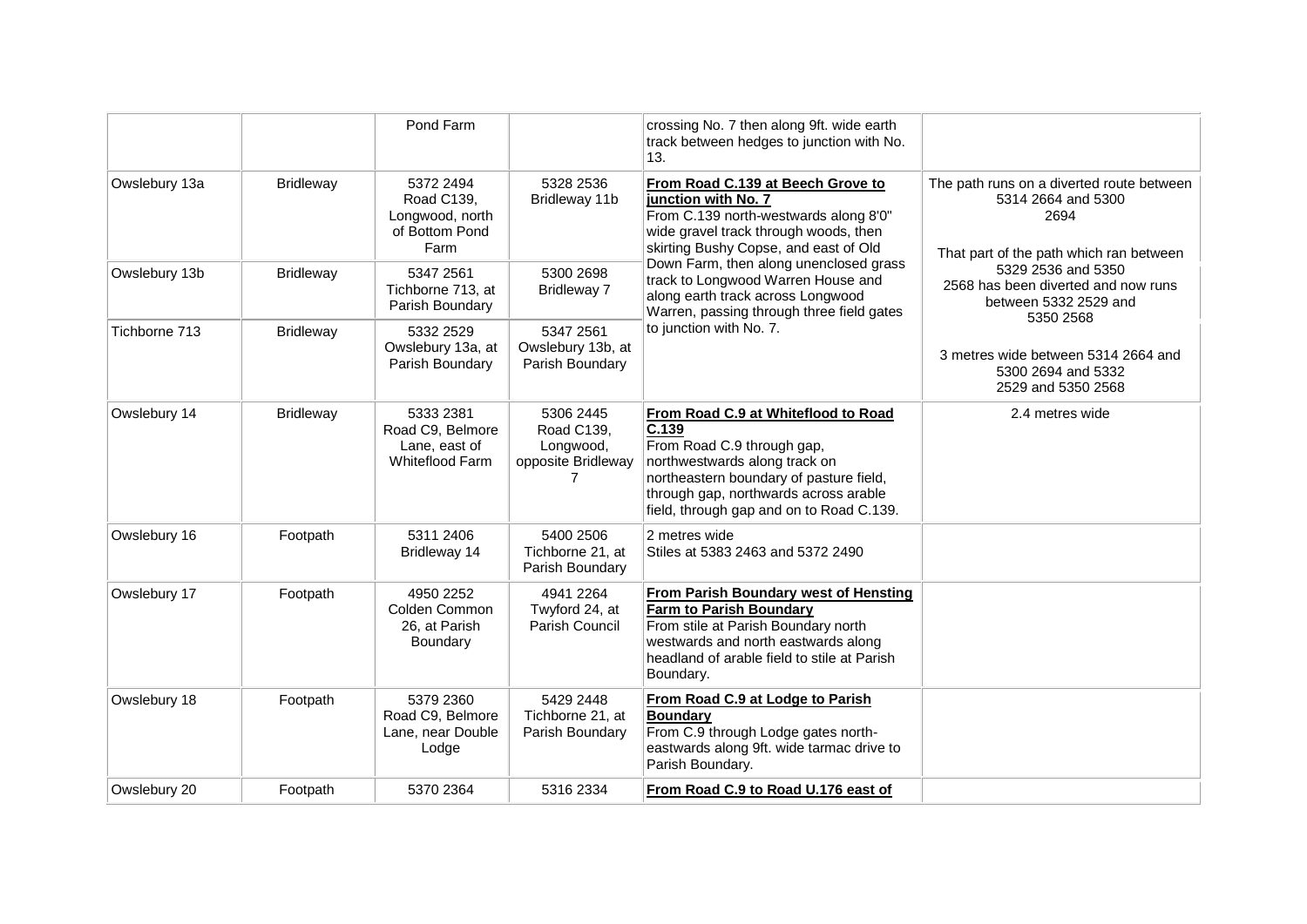|              |          | Road C9, Belmore<br>Lane, at Collygrove<br>Copse                                      | Road U176,<br>Baybridge Farm<br>Road, east of<br>Upper<br>Baybridge Farm     | <b>Baybridge Farm</b><br>From C.9, through gap, south-westwards<br>across arable field, through gap, along<br>verge of arable field, through gap, crossing<br>Road U.186, through gap, across arable<br>field, over fence, across pasture and over<br>fence onto Road U.176.                                                                                                                                                                                                                                                                  |                                                                                                                                                                                                |
|--------------|----------|---------------------------------------------------------------------------------------|------------------------------------------------------------------------------|-----------------------------------------------------------------------------------------------------------------------------------------------------------------------------------------------------------------------------------------------------------------------------------------------------------------------------------------------------------------------------------------------------------------------------------------------------------------------------------------------------------------------------------------------|------------------------------------------------------------------------------------------------------------------------------------------------------------------------------------------------|
| Owslebury 21 | Footpath | 5304 2376<br>Road C9, Belmore<br>Lane, west of<br>Whiteflood<br>Farmhouse             | 5282 2325<br>Road U197,<br>Baybridge Lane,<br>opposite Elm Farm              | From Road C.9 west of Whiteflood Farm<br>to Road U.176 at Baybridge<br>From C.9 over bar fence, southwards<br>across arable field, over bar fence, across<br>arable field over bar fence then along 8ft.<br>wide track on headland of field to junction<br>with Road U.176. Shown on Owslebury<br>Award Map as a 4ft. wide footway.                                                                                                                                                                                                           | That part of the path which ran between<br>5308 2376 and 5304<br>2360 has been diverted and now runs<br>between 5304 2376 and<br>5304 2360<br>2 metres wide between 5304 2376 and<br>5304 2360 |
| Owslebury 22 | Footpath | 5255 2295<br>Road U176, Lower<br>Baybridge Lane,<br>south of Lower<br>Baybridge House | 5221 2337<br>Footpath 23                                                     | From Road U176 south of Baybridge to<br>Junction with No. 23<br>From U.176 through gap, north-westwards<br>along headland of arable field, through<br>gap, along headland of arable field, and<br>over fence at junction with No. 23.                                                                                                                                                                                                                                                                                                         |                                                                                                                                                                                                |
| Owslebury 23 | Footpath | 5255 2336<br>Road U197,<br>Baybridge Lane,<br>opposite Willow<br>Farm                 | 5145 2342<br>Road C139,<br>Longwood Road,<br>north of church                 | From Road U.176, west of Baybridge, to<br>No. 43 at Owslebury Church<br>From Road U.176 through kissing gate,<br>westwards along edge of pasture, then<br>across pasture, through kissing gate,<br>across pasture, through kissing gate, north<br>westwards and south westwards along<br>edge of arable field, along farm road and<br>drive to Underdown Farm, through<br>gateway, across Pitcot Lane, up eleven<br>steps, through kissing gate, and westwards<br>along 4' wide gravel path through<br>churchyard to junction<br>with No. 43. |                                                                                                                                                                                                |
| Owslebury 24 | Footpath | 5296 2318<br>Road U716,<br>Baybridge Farm<br>Road, east of White<br>Lilacs            | 5351 2281<br>Road U197,<br>Blackdown,<br>north west of Green<br>Lane Cottage | From Road U.176 south of Baybridge<br>Farm to Road U.176<br>From U.176 through gap, south-eastwards<br>across pasture, over fence, across pasture,<br>over fence, across pasture, and over fence                                                                                                                                                                                                                                                                                                                                              |                                                                                                                                                                                                |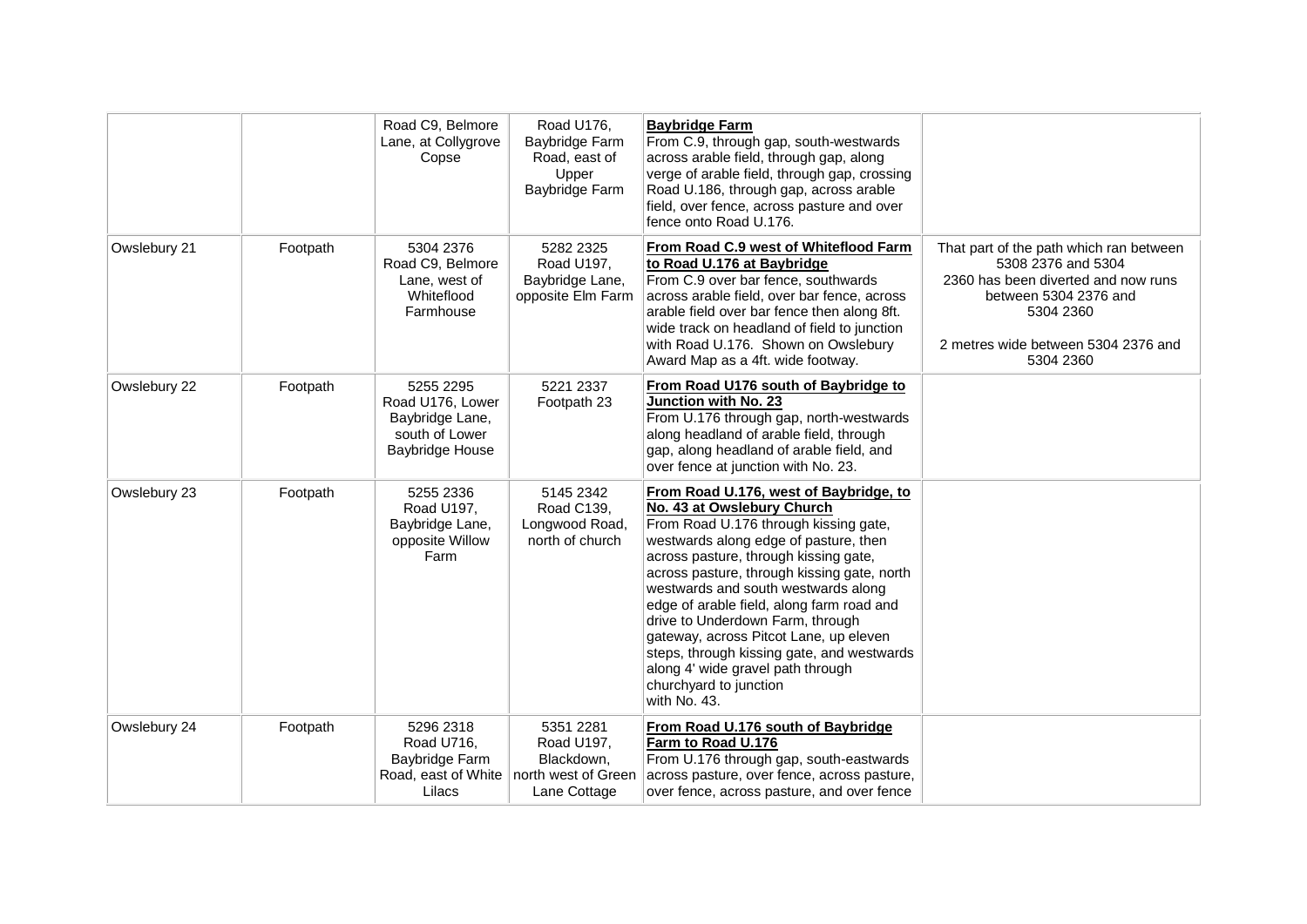|               |                                         |                                                                           |                                              | onto U.716 at the Parish Boundary.                                                                                                                                                                                                                                                                                                                                                                              |                                                                                                                                                                                      |
|---------------|-----------------------------------------|---------------------------------------------------------------------------|----------------------------------------------|-----------------------------------------------------------------------------------------------------------------------------------------------------------------------------------------------------------------------------------------------------------------------------------------------------------------------------------------------------------------------------------------------------------------|--------------------------------------------------------------------------------------------------------------------------------------------------------------------------------------|
| Owslebury 25  | <b>Bridleway</b><br>(Greenhill<br>Lane) | 5322 2261<br>Road U197,<br>Baybridge Lane,<br>north of Greenhill<br>House | 5229 2175<br><b>Restricted Byway</b><br>31   | From Road U.176 at Green Hill to<br>junction with Road U.176<br>From U.176 south-westwards along 8ft.<br>wide earth track enclosed approximately<br>10ft. wide between hedges to junction with<br>No. 29, then southwards enclosed between<br>wire fence and copse to junction with<br>U.176.                                                                                                                   |                                                                                                                                                                                      |
| Owslebury 26a | Footpath                                | 5294 2232<br>Bridleway 25                                                 | 5335 2189<br>Footpath 27                     | From No. 25 to Woodlock's Down Farm<br>and Parish Boundary                                                                                                                                                                                                                                                                                                                                                      | That part of the path which ran been 5245<br>2194 and 5324 2160                                                                                                                      |
| Owslebury 26b | Footpath                                | 4 2 1 6 0<br>Footpath 27                                                  | 5327 2157<br>Upham 13, at<br>Parish Boundary | From No. 25 south-eastwards along verge<br>of arable field on north side of fence, then<br>along earth path through Rowhay Wood,<br>across arable field, through field gate,<br>along farm track to Woodlock's Down<br>Farm, then southeastwards<br>along 8ft. wide track to the Parish<br>Boundary.                                                                                                            | has been diverted and now runs between<br>5294 2232 and 5335<br>2189<br>1.8 metres wide between 5335 2189 and<br>5307 2206 and 1.5<br>metres wide between 5307 2206 and 5294<br>2232 |
| Owslebury 27  | Footpath                                | 5354 2214<br>Upham 12, at<br>Parish Boundary                              | 5318 2141<br>Upham 30, at<br>Parish Boundary | From Parish Boundary to Parish<br><b>Boundary south of Woodlock's Down</b><br>Farm<br>From Parish Boundary over fence, south-<br>westwards along verge of pasture, through<br>field gate, along verge of pasture through<br>field gate, then along 9ft. wide earth track<br>to Parish Boundary.                                                                                                                 |                                                                                                                                                                                      |
| Owslebury 28  | Footpath                                | 4977 2232<br>Colden Common<br>18, at Parish<br>Boundary                   | 5108 2321<br>Bridleway 9                     | From Road U.176 at Hensting Farm to<br>Junction with No. 9 south of Boyes'<br>Farm<br>From U.176 up steps cut in bank, over<br>stile, north-eastwards across arable field,<br>over stile, across arable field, over stile,<br>then along headland of arable field, over<br>stile,<br>then south-eastwards and north-eastwards<br>along 8ft. wide earth track enclosed<br>between hedges to junction with No. 9. |                                                                                                                                                                                      |
| Owslebury 29  | Footpath                                | 5214 2224                                                                 | 5245 2211                                    | From No. 44 at Austin's Green                                                                                                                                                                                                                                                                                                                                                                                   |                                                                                                                                                                                      |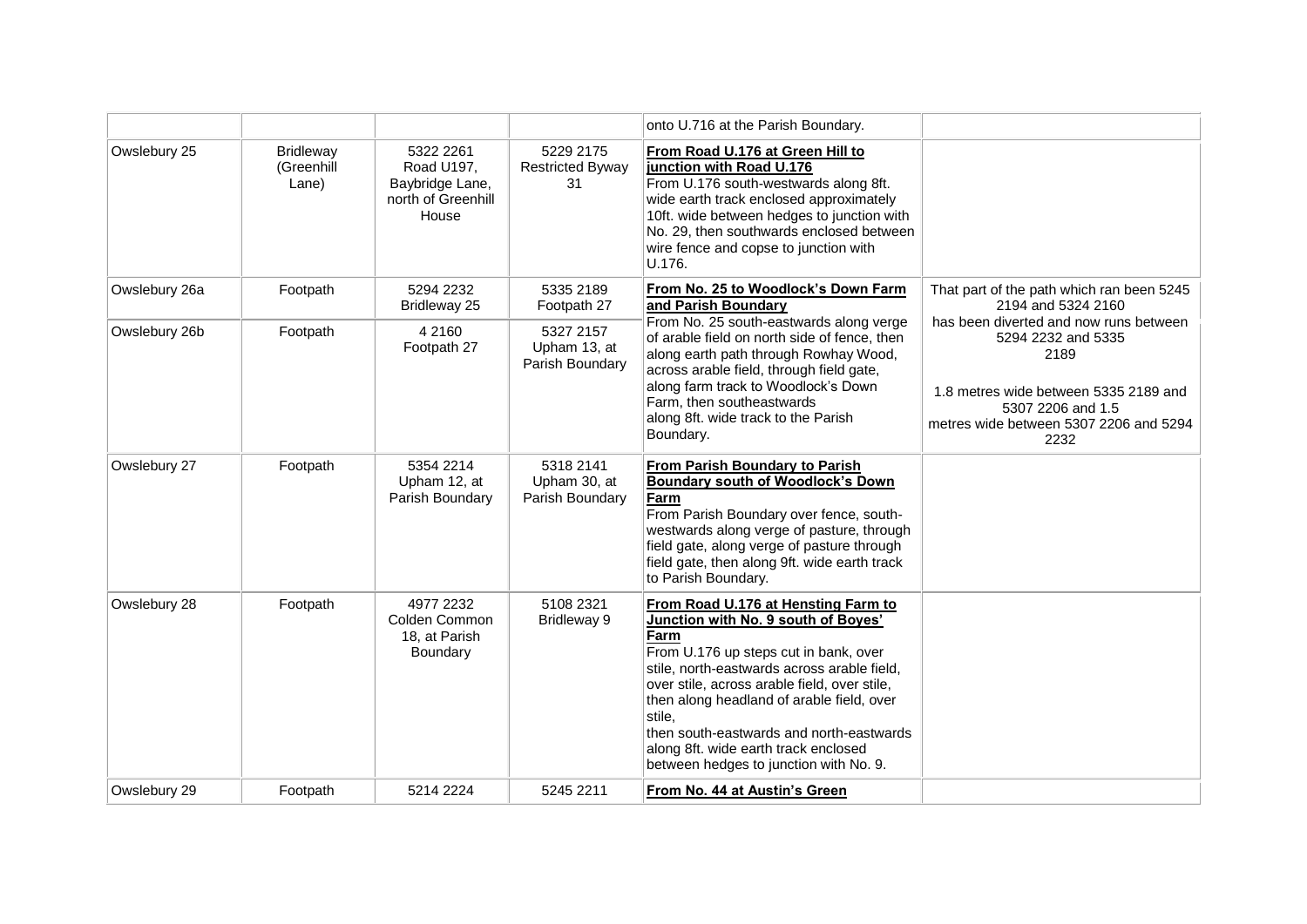|              |                     | Footpath 44                                                 | Bridleway 25                                                                    | Plantation to Junction with No. 25<br>From No. 44 south-eastwards along earth<br>path through Austin's Green Plantation,<br>through gap then along headland of arable<br>field and through gap to Junction with No.<br>25.                                                                                                                                                                                |  |
|--------------|---------------------|-------------------------------------------------------------|---------------------------------------------------------------------------------|-----------------------------------------------------------------------------------------------------------------------------------------------------------------------------------------------------------------------------------------------------------------------------------------------------------------------------------------------------------------------------------------------------------|--|
| Owslebury 30 | Footpath            | 5151 2348<br>Road C139, High<br>Street, north of<br>church  | 5205 2257<br>Road U176,<br>Lower Baybridge<br>Lane, opposite<br><b>Hillview</b> | From Road C.139 to Junction with Road<br><b>U.176 Baybridge Lane</b><br>From Road C.139 south-eastwards along<br>10ft, wide chalk lane enclosed between<br>hedges, over stile, then eastwards along<br>verge of pasture, over stile, along verge of<br>pasture, then south-eastwards along earth<br>track across downland, and along track on<br>headland of arable field to junction with<br>Road U.176. |  |
| Owslebury 31 | Restricted<br>Byway | 5184 2215<br>Road U176, Lower<br>Baybridge Lane             | 5229 2175<br>Bridleway 25                                                       | From Road U.176 to junction with Road<br><b>U.176 (unmetalled) at Leybushes Copse</b><br>From U.176 south-eastwards along 9ft.<br>wide earth track enclosed approx. 20ft.<br>wide between hedges to junction with No.<br>25. First Part shown on Owslebury Award<br>map as a Public Road 20ft. wide.                                                                                                      |  |
| Owslebury 32 | Restricted<br>Byway | 5211 2144<br>Junction with<br><b>Restricted Byway</b><br>51 | 5292 2100<br>Junction with<br>Upham Footpath<br>14, at Parish<br>Boundary       | 4.6 metres wide                                                                                                                                                                                                                                                                                                                                                                                           |  |
| Owslebury 33 | Footpath            | 5210 2143<br><b>Restricted Byway</b><br>51                  | 5133 2142<br>Footpath 35, east<br>Ωf<br>Hurst Farm                              | From Road U.176 at Sladford's Copse to<br>Junction with No. 35 at Marwell Farm<br>From U.176 westwards along 8ft. wide<br>grass track through copse, then along<br>headland of arable field, through field gate,<br>then along earth track approximately 8ft.<br>wide on verge of pasture and through field<br>gate at junction with No. 35.                                                              |  |
| Owslebury 34 | Footpath            | 5198 2116<br><b>Restricted Byway</b><br>51                  | 5154 2110<br>Footpath 35a                                                       | From Road U.176 at Sladford's Copse to<br>Junction with No. 35<br>From Road U.176 through field gate,                                                                                                                                                                                                                                                                                                     |  |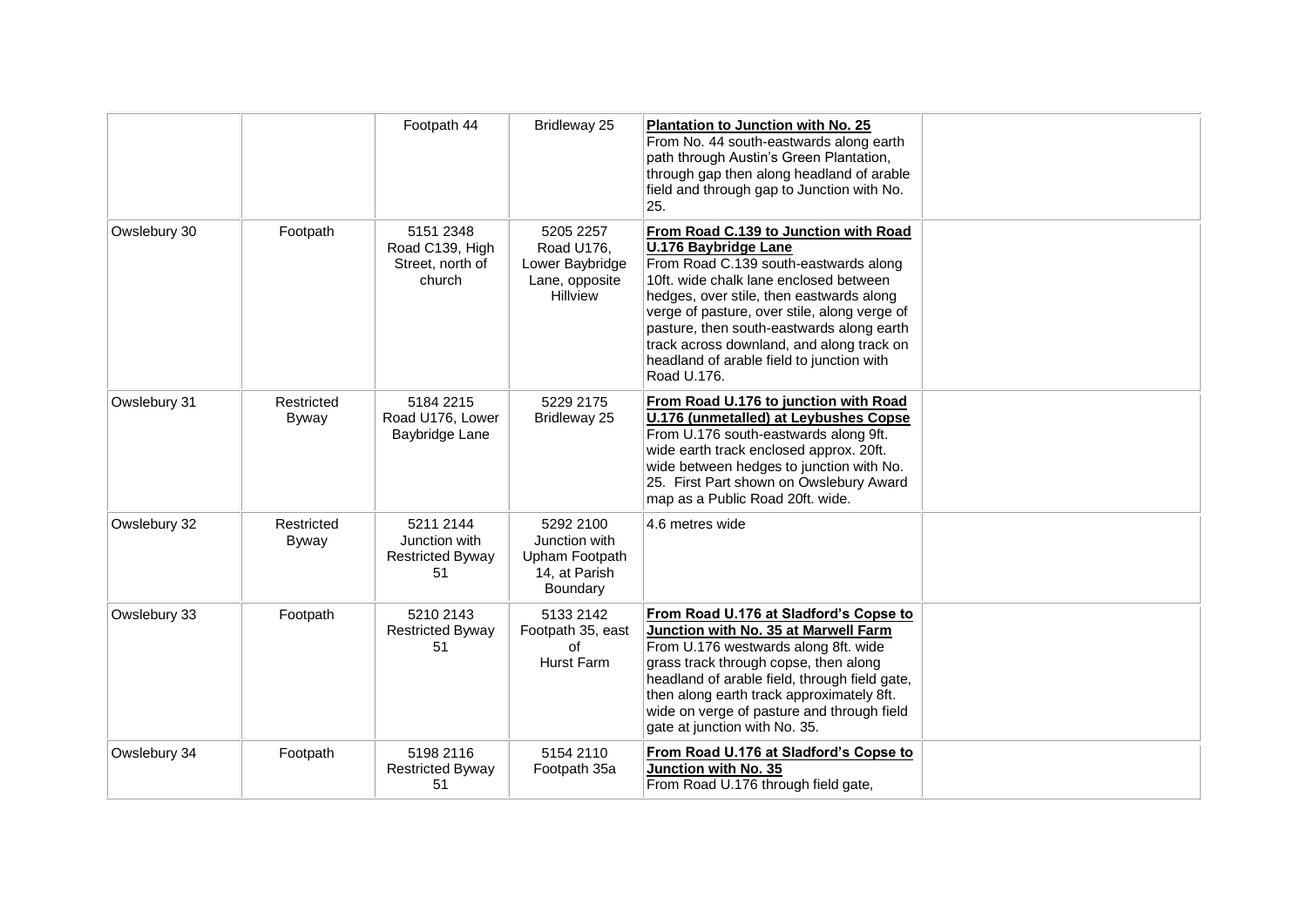|               |                  |                                                                               |                                                                                     | westwards along verge of pasture, through<br>coppice, then along verge of pasture to<br>junction with No. 35.                                                                                                                                                                                                                                   |                                                                                                                                                                                                                     |
|---------------|------------------|-------------------------------------------------------------------------------|-------------------------------------------------------------------------------------|-------------------------------------------------------------------------------------------------------------------------------------------------------------------------------------------------------------------------------------------------------------------------------------------------------------------------------------------------|---------------------------------------------------------------------------------------------------------------------------------------------------------------------------------------------------------------------|
| Owslebury 35a | Footpath         | 5122 2158<br>Road C139,<br>Whaddon Lane,<br>west of Marwell<br>House          | 5154 2110<br>Footpath 34                                                            | From Road C.139 at Marwell Farm to<br>Parish Boundary at Upham Copse<br>From C.139 south-eastwards along 10ft.<br>wide gravel farm road enclosed between<br>hedges and farm buildings, through farm<br>yard and field gate, then along 8ft. wide<br>earth track across pasture, though gap,<br>across pasture, over bar fence, across<br>arable | The path follows a diverted route between<br>5122 2158 and 5129<br>2148; that part of the path which ran<br>between 5154 2110 and<br>5187 2057 has been diverted and now runs<br>between 5197 2115<br>and 5188 2057 |
| Owslebury 35b | Footpath         | 5197 2115<br>Footpath 34                                                      | 5201 2028<br><b>Restricted Byway</b><br>52                                          | field, over bar fence, across arable field,<br>over bar gap, and across arable field,<br>through gap, crossing road U.176, over bar<br>fence, across pasture, over fence, then<br>along unenclosed path through Upham<br>Copse to junction with U.176 (unmetalled)<br>at Parish Boundary.                                                       | 1.8 metres wide between 5122 2158 and<br>5129 2148<br>3 metres wide between 5197 2115 and<br>5188 2057                                                                                                              |
| Owslebury 37  | <b>Bridleway</b> | 4976 2234<br>Road U176,<br>Hensting Lane, at<br><b>Hensting Farm</b>          | 4971 2306<br>Junction with<br><b>Twyford Bridleway</b><br>22. at Parish<br>Boundary | From Road U.176 at Hensting Farm to<br><b>Parish Boundary</b><br>From U.176 north-westwards along gravel<br>farm track through farmyard then<br>northeastwards along 10ft. wide farm track<br>enclosed between hedges to the Parish<br>Boundary.                                                                                                | That part of the path which ran between<br>4975 2248 and 4971<br>2272 has been diverted and now runs<br>between 4976 2234 and<br>4971 2272<br>4 metres wide between 4976 2234 and<br>4971 2272                      |
| Owslebury 40  | Footpath         | 4993 2100<br>Road B2177,<br>Portsmouth Road.<br>west of Marwell<br>Manor Farm | 4980 2082<br>Colden Common<br>30, at Parish<br>Boundary                             | From Road A.333, west of Marwell<br><b>Manor Farm, to Parish Boundary</b><br>From Road A.333 over stile, southwards<br>along eastern boundary of pasture field,<br>then westwards along boundary of same<br>field to Parish Boundary.                                                                                                           | That part of the path which ran between<br>4995 2100 and 4993<br>2096 has been diverted and now runs<br>between 4993 2100 and<br>4993 2096<br>1.8 metres wide between 4993 2100 and<br>4993 2096                    |
| Owslebury 41  | <b>Bridleway</b> | 5119 2175<br>Road C139,<br>Whaddon Lane                                       | 5108 2169<br>Bridleway 42b                                                          | From Road C.139 to Junction with No.<br>39 at Hurst Common<br>From C.139 through field gate, south<br>westwards along verge of pasture, through                                                                                                                                                                                                 | That part of the path which ran between<br>5108 2169 and 5032<br>2142 has been extinguished                                                                                                                         |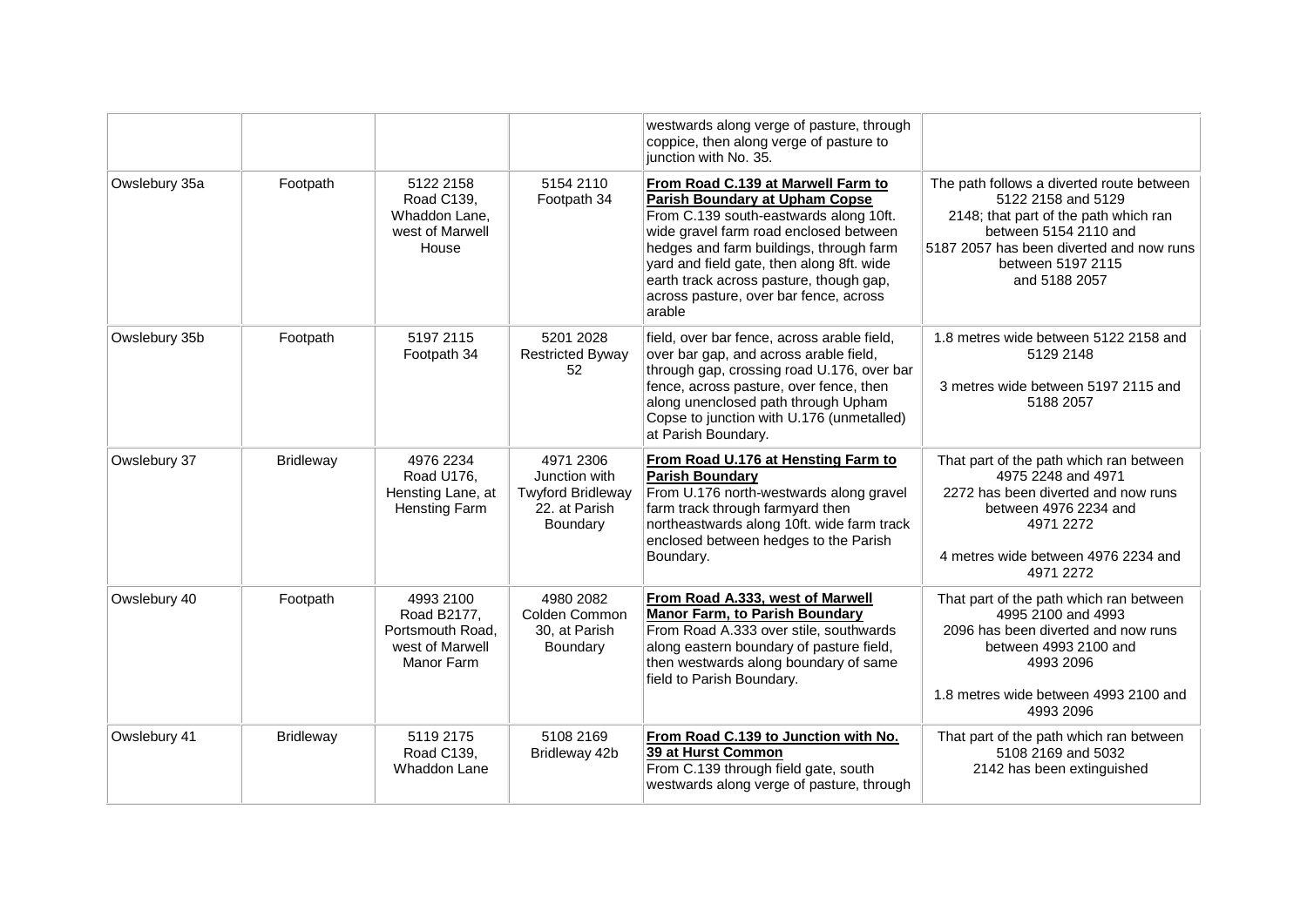|               |                  |                                                                      |                                                                                        | field gate, then along 8ft. wide earth track<br>to junction with No. 42, through iron kissing<br>gate, then across arable field, and through<br>field gate at junction with No. 39.                                                                                                                                                                                                                                                                                                                                                                                                                                         | 2.4 metres wide                                                                                                          |                                                                                                         |
|---------------|------------------|----------------------------------------------------------------------|----------------------------------------------------------------------------------------|-----------------------------------------------------------------------------------------------------------------------------------------------------------------------------------------------------------------------------------------------------------------------------------------------------------------------------------------------------------------------------------------------------------------------------------------------------------------------------------------------------------------------------------------------------------------------------------------------------------------------------|--------------------------------------------------------------------------------------------------------------------------|---------------------------------------------------------------------------------------------------------|
| Owslebury 42a | Bridleway        | 5104 2211<br>Road C139,<br>Whaddon Lane                              | 5118 2174<br>Bridleway 41                                                              | From Road C.139 to Junction with No.<br>39 south of Marwell Hall<br>From C.139 through entrance gates south-                                                                                                                                                                                                                                                                                                                                                                                                                                                                                                                | That part of the path which ran between<br>5103 2211 and 5081<br>2155 has been diverted and now runs                     |                                                                                                         |
| Owslebury 42a | <b>Bridleway</b> | 5108 2169<br>Bridleway 41                                            | 5032 2142<br>Road U176.<br>Thompson's Lane,<br>west of Hurst<br><b>Common Cottages</b> | westwards along metalled drive to Marwell<br>Hall then south-eastwards to junction with<br>No. 39.                                                                                                                                                                                                                                                                                                                                                                                                                                                                                                                          | 5108 2169                                                                                                                | between 5032 2142 and<br>5108 2169 and 5118 2174 and 5104 2211<br>2.4 metres wide between 5032 2142 and |
| Owslebury 42c | <b>Bridleway</b> | 5081 2155<br>Bridleway 42b                                           | 5081 2147<br>Road U176,<br>Thompson's Lane,<br>at Hurst Wood                           |                                                                                                                                                                                                                                                                                                                                                                                                                                                                                                                                                                                                                             | 3 metres wide between 5118 2174 and<br>5104 2211                                                                         |                                                                                                         |
| Owslebury 43  | Footpath         | 5146 2342<br>Footpath 23, north<br>of St. Andrew's<br>Church         | 5169 2290<br>Road U176,<br>Lower Baybridge<br>Lane                                     | From Road C.139 at Church to Road<br>U.176 north-east of Marwell Lodge<br>From C.139, through kissing gate, south-<br>eastwards along 3ft. wide gravel path,<br>through kissing gate, across pasture,<br>through kissing gate, along verge of<br>pasture,<br>over stile, along verge of pasture, through<br>collapsible fence, across pasture, over<br>fence, across arable field, over fence,<br>across pasture, over double bar fence<br>across<br>arable field, over fence at junction with No.<br>45, then along verge of arable field,<br>through gap, along verge of arable field<br>and through gap onto Road U.176. |                                                                                                                          |                                                                                                         |
| Owslebury 44  | Footpath         | 5206 2255<br>Road U176, Lower<br>Baybridge Lane,<br>west of Hillview | 5228 2176<br><b>Restricted Byway</b><br>31, at Leybushes<br>Copse                      | From Road U.176, Baybridge Lane, to<br>Junction with No. 31 at Leybushes<br><b>Copse</b><br>From U.176 south-eastwards along earth<br>track to junction with No. 29, then along<br>earth path unenclosed through Austin's<br>Green Plantation to junction with No. 31.                                                                                                                                                                                                                                                                                                                                                      | The path runs on a diverted route between<br>5210 2242 and 5210 2231<br>2 metres wide between 5210 2242 and<br>5210 2231 |                                                                                                         |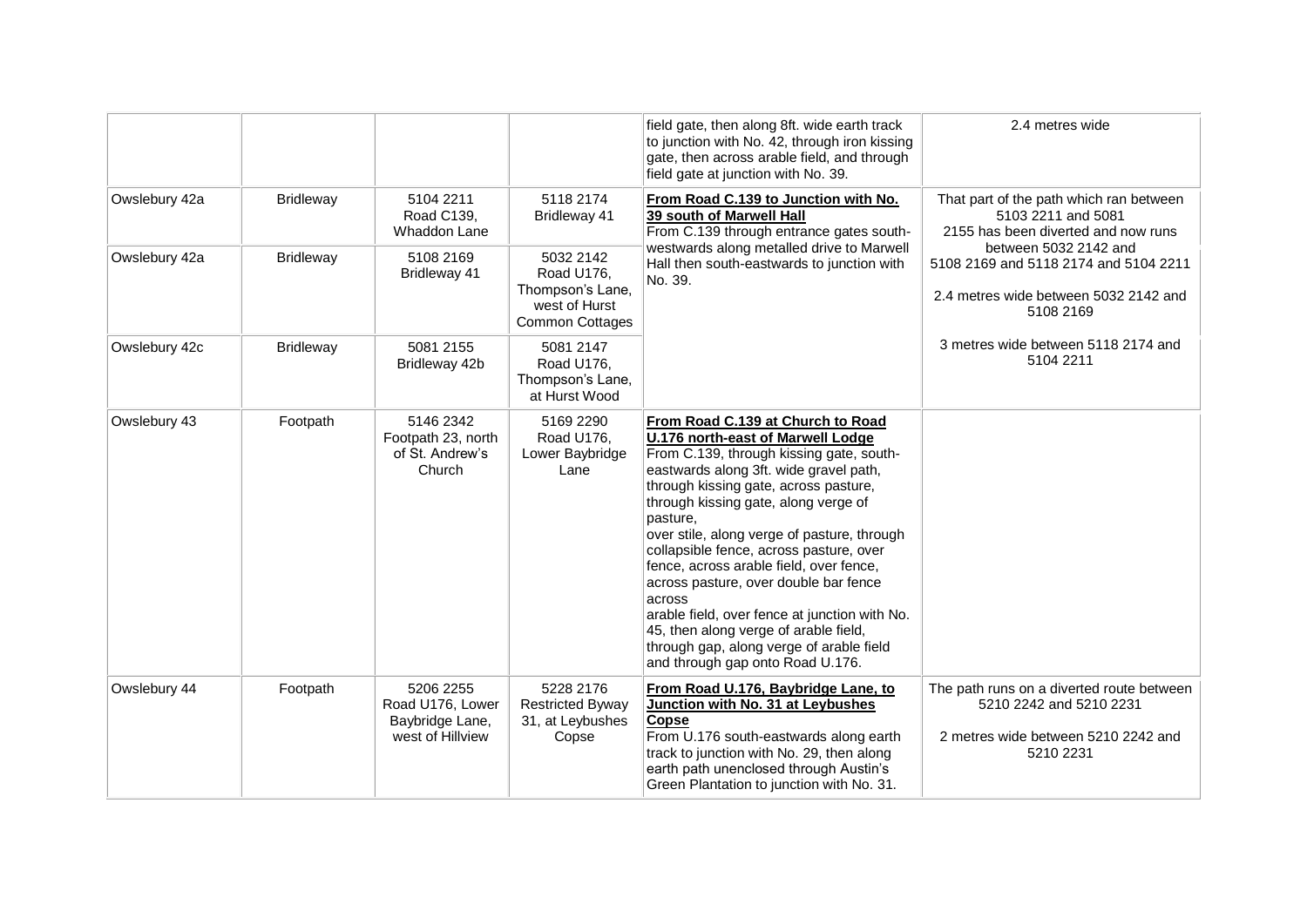| Owslebury 45         | Footpath         | 5169 2300<br>Footpath 30                                                       | 5116 2249<br>Road C139,<br>Whaddon Lane,<br>west of Whaddon<br>Cottages | From No. 30 to Road C.139 at Whaddon<br>Farm<br>From No. 30 south-westwards along verge<br>of pasture, through wicket gate at junction<br>with No. 43, along verge of pasture, over<br>fence, along verge of pasture, over stile,<br>along verge of pasture and through field<br>gate onto Road C.139.                                                                                                                                                                             |                                                                                                                               |
|----------------------|------------------|--------------------------------------------------------------------------------|-------------------------------------------------------------------------|------------------------------------------------------------------------------------------------------------------------------------------------------------------------------------------------------------------------------------------------------------------------------------------------------------------------------------------------------------------------------------------------------------------------------------------------------------------------------------|-------------------------------------------------------------------------------------------------------------------------------|
| Owslebury 46a        | <b>Bridleway</b> | 5118 2302<br>Road C139,<br>Whaddon Lane,<br>east of Owslebury<br>Lower Farm    | 5043 2218<br>Junction of<br>Bridleway 504 and<br>Footpath 46b           | From Road C.139 at Owslebury Lower<br>Farm to Parish Boundary at Horsham<br>Copse<br>From C.139 south-westwards along 12ft<br>wide gravel farm road enclosed between<br>hedges, through field gate, along concrete<br>road through farmyard, through field gate,<br>then along 10ft. wide unmetalled track and<br>through field gate at Horsham Copse, then<br>along grass track following south-eastern<br>boundary of Horsham Copse and through<br>field gate at Parish Boundary | 3.6 metres wide between 5119 2301 and<br>5109 2292; 3.0 metres<br>wide between 5109 2292 and 5043 2218                        |
| Owslebury 46b        | Footpath         | 5043 2218<br>Junction of<br>Bridleways 46a and<br>504                          | 5012 2200<br>Colden Common<br>746, at Parish<br>Boundary                |                                                                                                                                                                                                                                                                                                                                                                                                                                                                                    | That part of the path which ran between<br>5043 2218 and 5022<br>2179 has been diverted and now runs<br>between 5043 2218 and |
| Colden Common<br>746 | Footpath         | 5013 2200<br>Owslebury 46, at<br>Parish Boundary                               | 4989 2187<br>Footpath 17                                                |                                                                                                                                                                                                                                                                                                                                                                                                                                                                                    | 4989 2187<br>4 metres wide between 5043 2218 and<br>5013 2200<br>2 metres wide between 5013 2200 and<br>4989 2187             |
| Owslebury 47         | Footpath         | 5146 2344<br>Road C139, Main<br>Road,<br>at Owslebury Farm                     | 5079 2398<br>Road U176,<br>Hatchers Lane.<br>at Hazelwood Farm          | From Road C.139 opposite School to<br>Road U.176 east of Poor Houses<br>From C.139 through gap and up five steps<br>then north-westwards along 3ft. wide<br>tarmac path enclosed between hedge and<br>wall, over stile, along verge of pasture,<br>over stile, along verge of pasture, over two<br>stiles, along verge of pasture, over fence<br>and stile, across pasture over stile, across<br>pasture, and over stile on to Road U.176.                                         |                                                                                                                               |
| Owslebury 48         | Footpath         | 5445 2400<br>Road U177,<br>Longwood Dean<br>Lane, south of<br>Douglas Cottages | 5430 2442<br>Tichborne 21, at<br>Parish Boundary                        | From Road U.177 to the Parish<br><b>Boundary</b><br>From U.177 north-westwards along tarmac<br>drive of Longwood House, enclosed<br>approximately 20ft. wide between hedges<br>to the Parish Boundary.                                                                                                                                                                                                                                                                             |                                                                                                                               |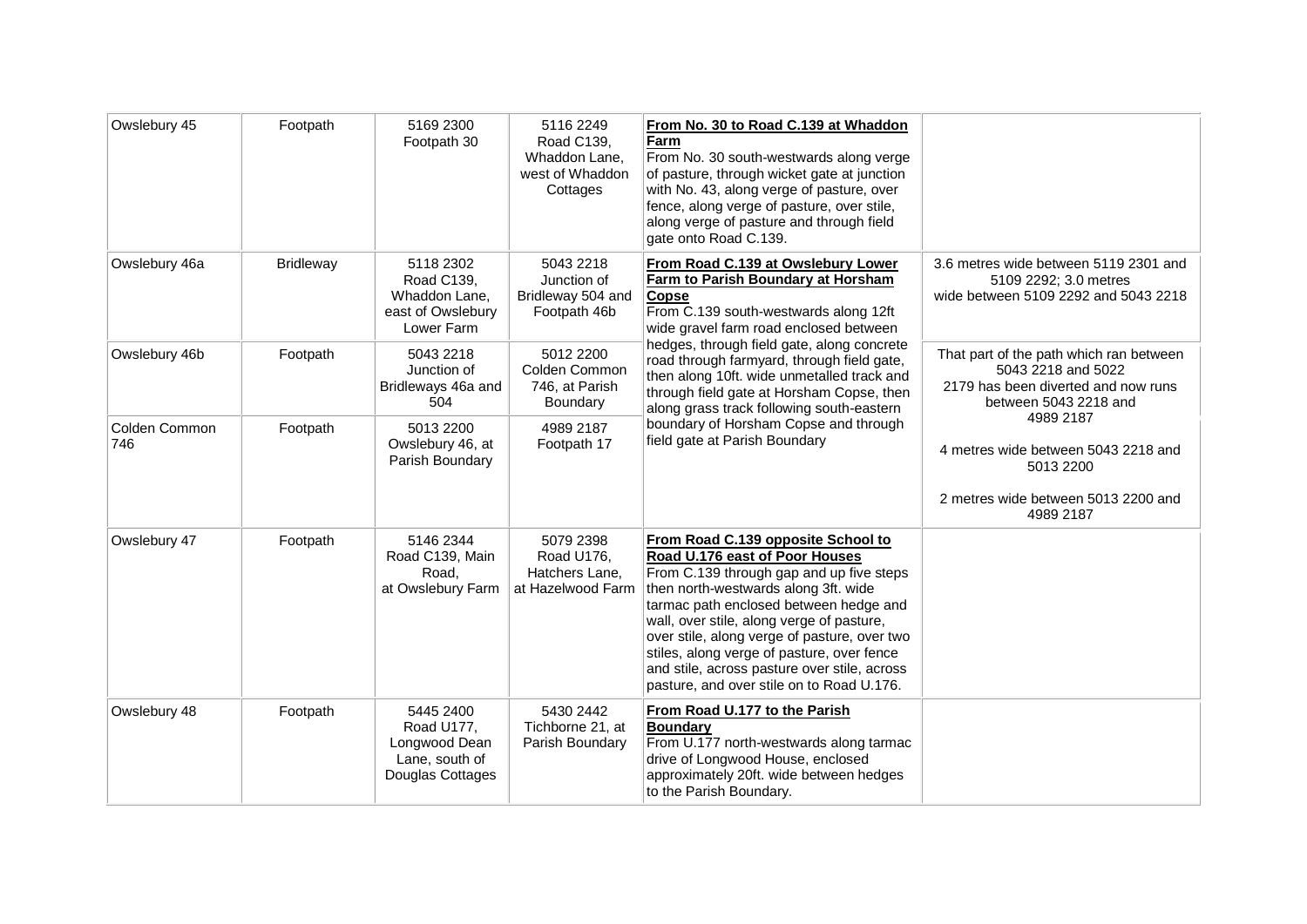| Owslebury 49  | Footpath            | 5154 2369<br>Road U176, Beech<br>Grove                               | 5158 2389<br>Road U176,<br>Owslebury Bottom,<br>opposite Cricketers      | Form Hilly Close Housing Estate to<br>Road U.176, Owslebury<br>From housing estate road, through wicket<br>gate, northwards along unenclosed grass<br>path down hillside and through kissing gate<br>on to Road U.176.                                                                                                                                          |  |
|---------------|---------------------|----------------------------------------------------------------------|--------------------------------------------------------------------------|-----------------------------------------------------------------------------------------------------------------------------------------------------------------------------------------------------------------------------------------------------------------------------------------------------------------------------------------------------------------|--|
| Owslebury 50  | Restricted<br>Byway | 5127 2596<br>Bridleway 4                                             | 5172 2674<br>Bridleway 6                                                 | From Road U.177 at junction with No. 4,<br>to junction with No. 6<br>From Road U.177 at its junction with No. 4<br>north eastwards along roughly metalled<br>track eight to ten feet wide between<br>hedges fifteen to twenty feet apart, then<br>between<br>hedge and fence approximately twelve feet<br>apart, through gateway and to junction with<br>No. 6. |  |
| Owslebury 51  | Restricted<br>Byway | 5199 2116<br>Footpath 34                                             | 5229 2175<br>Bridleway 25                                                | From Road U.176, east of Rowhay Farm,<br>to No. 25 (Red Lane)<br>From Road U.177 at its junction with No.<br>34 north eastwards along roughly metalled<br>track eight to ten feet wide between hedge<br>and bank about thirty feet apart to junction<br>with No. 25.                                                                                            |  |
| Owslebury 52  | Restricted<br>Byway | 5185 2034<br>Road U176, Red<br>Lane.<br>at Upham Copse               | 5219 2014<br>Road U197,<br>Roughay Lane,<br>south of Roughay<br>Cottages | From Road U.176 to Parish Boundary<br>(Hatchley Lane)<br>From Road U.176 south eastwards along<br>grass and earth track eight feet wide<br>between hedge and wood to Parish<br>Boundary.                                                                                                                                                                        |  |
| Owslebury 501 | <b>Bridleway</b>    | 5327 2548<br>Bridleway 11b                                           | 5303 2561<br>Bridleway 7                                                 | 2.4 metres wide                                                                                                                                                                                                                                                                                                                                                 |  |
| Owslebury 502 | <b>Bridleway</b>    | 5347 2618<br>Bridleway 13b                                           | 5350 2618<br>Tichborne 503, at<br>Parish Boundary                        | 2.4 metres wide                                                                                                                                                                                                                                                                                                                                                 |  |
| Owslebury 503 | <b>Bridleway</b>    | 5139 2441<br>Road U176,<br>Owslebury Bottom,<br>at South<br>Longwood | 5201 2480<br>Road C9,<br>Morestead Road,<br>at Bottom Pond<br>Farm       | 3 metres wide between 5139 2441 and<br>5141 2441<br>10 metres wide between 5141 2441 and<br>5146 2442<br>8 metres wide between 5146 2422 and                                                                                                                                                                                                                    |  |